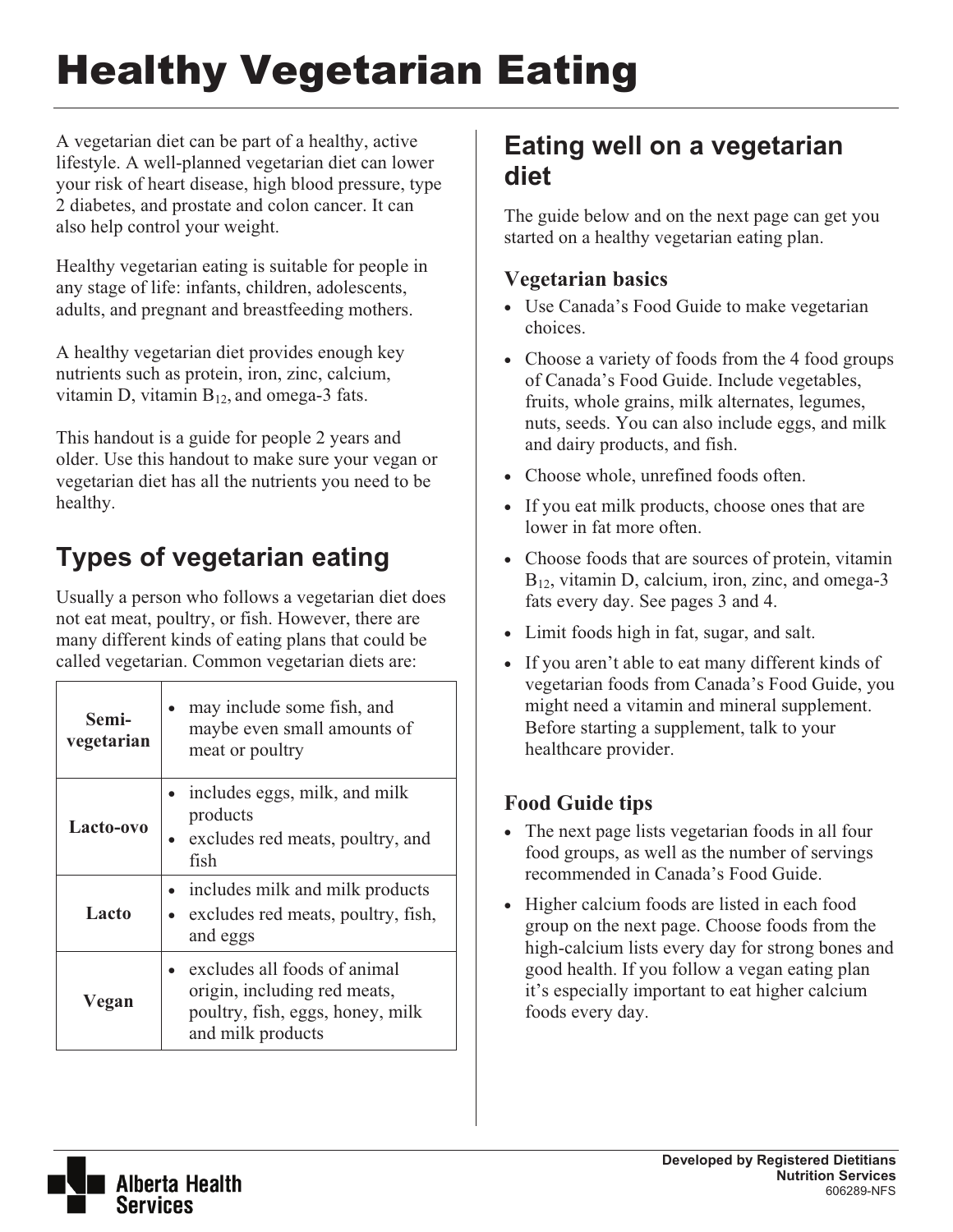#### **Vegetables and Fruit**

#### **Recommended number of servings per day:**

Adults, 19 years and older: 7 to 10 Teens, 14 to 18 years: 7 to 8 Children, 4 to 13 years: 5 to 6 Toddlers, 2 to 3 years: 4

- Vegetables, fresh, frozen or canned, ½ cup (125 mL)
- Vegetables, leafy, cooked, ½ cup (125 mL)
- Vegetables, leafy, raw, 1 cup (250 mL)
- Vegetable or fruit juice,  $\frac{1}{2}$  cup (125 mL)
- Fruit, fresh, frozen, or canned,  $\frac{1}{2}$  cup (125 mL) or 1 medium fruit
- Raisins, dried fruit, 1/4 cup (60 mL)

#### **Higher calcium foods:**

- Bok choy, broccoli, collards, Chinese cabbage, kale, mustard greens, okra, 1 cup (250 mL) cooked or 2 cups (500 mL) raw
- Calcium-fortified tomato juice,  $\frac{1}{2}$  cup (125 mL)
- Calcium-fortified fruit juice,  $\frac{1}{2}$  cup (125 mL)
- Figs, 5 medium

### **Grain Products**

#### **Recommended number of servings per day:**

Adults, 19 years and older: 6 to 8 Teens, 14 to 18 years: 6 to 7 Children, 4 to 13 years: 4 to 6 Toddlers, 2 to 3 years: 3

- Bread, 1 slice  $(35 g)$
- Bagel,  $\frac{1}{2}$  (45 g)
- Flat breads (pita or tortilla),  $\frac{1}{2}$  (35 g)
- Rice, bulgur or quinoa, cooked,  $\frac{1}{2}$  cup (125 mL)
- Pasta or couscous, cooked,  $\frac{1}{2}$  cup (125 mL)
- Cereal, hot,  $\frac{3}{4}$  cup (175 mL)
- Cereal, cold, 1 oz (30 g)

#### **Higher calcium food:**

- Calcium-fortified breakfast cereal, 1 oz (30 g)

## **Milk and Alternatives**

#### **Recommended number of servings per day:**

Adults, 19 years and older: 2 to 3 Teens, 14 to 18 years: 3 to 4 Children, 4 to 13 years: 2 to 4 Toddlers, 2 to 3 years: 2

#### **All Milk and Alternatives are high in calcium:**

- $\bullet$  Milk, 1 cup (250 mL)
- Milk, canned (evaporated),  $\frac{1}{2}$  cup (125 mL)
- Yogurt,  $\frac{3}{4}$  cup (175 g)
- Kefir,  $\frac{3}{4}$  cup (175 g)
- Cheese,  $1\frac{1}{2}$  oz  $(50 \text{ g})$
- Fortified soy beverage, 1 cup (250 mL)
- Fortified rice or almond beverage, 1 cup (250 mL) (These are low in protein. Along with these, be sure you eat other higher protein foods from the Milk and Alternatives and Meat and Alternatives groups.)

#### **Meat and Alternatives**

#### **Recommended number of servings per day:**

Adults, 19 years and older: 2 to 3 Teens, 14 to 18 years: 2 to 3 Children, 4 to 13 years: 1 to 2 Toddlers, 2 to 3 years: 1

- Legumes (dried, cooked beans, peas, and lentils),  $\frac{3}{4}$  cup (175 g)
- Tofu,  $150$  g or  $\frac{3}{4}$  cup or  $175$  mL
- Peanut or nut butters, 2 Tbsp (30 mL)
- Shelled nuts and seeds,  $\frac{1}{4}$  cup (60 mL)
- Fish, shellfish,  $2\frac{1}{2}$  oz (75 g)
- $\bullet$  Eggs, 2

#### **Higher calcium foods:**

- Tofu, calcium-set,  $150$  g or  $\frac{3}{4}$  cup or  $175$  mL
- Soybeans, cooked, <sup>3</sup>/<sub>4</sub> cup (175 g)
- Salmon with bones,  $\frac{1}{2}$  cup (125 mL)
- Almonds or soy nuts,  $\frac{1}{4}$  cup (60 mL)
- Almond butter or sesame tahini, 2 Tbsp (30 mL)
- $\bullet$ Chia seeds, 1 Tbsp (15 mL)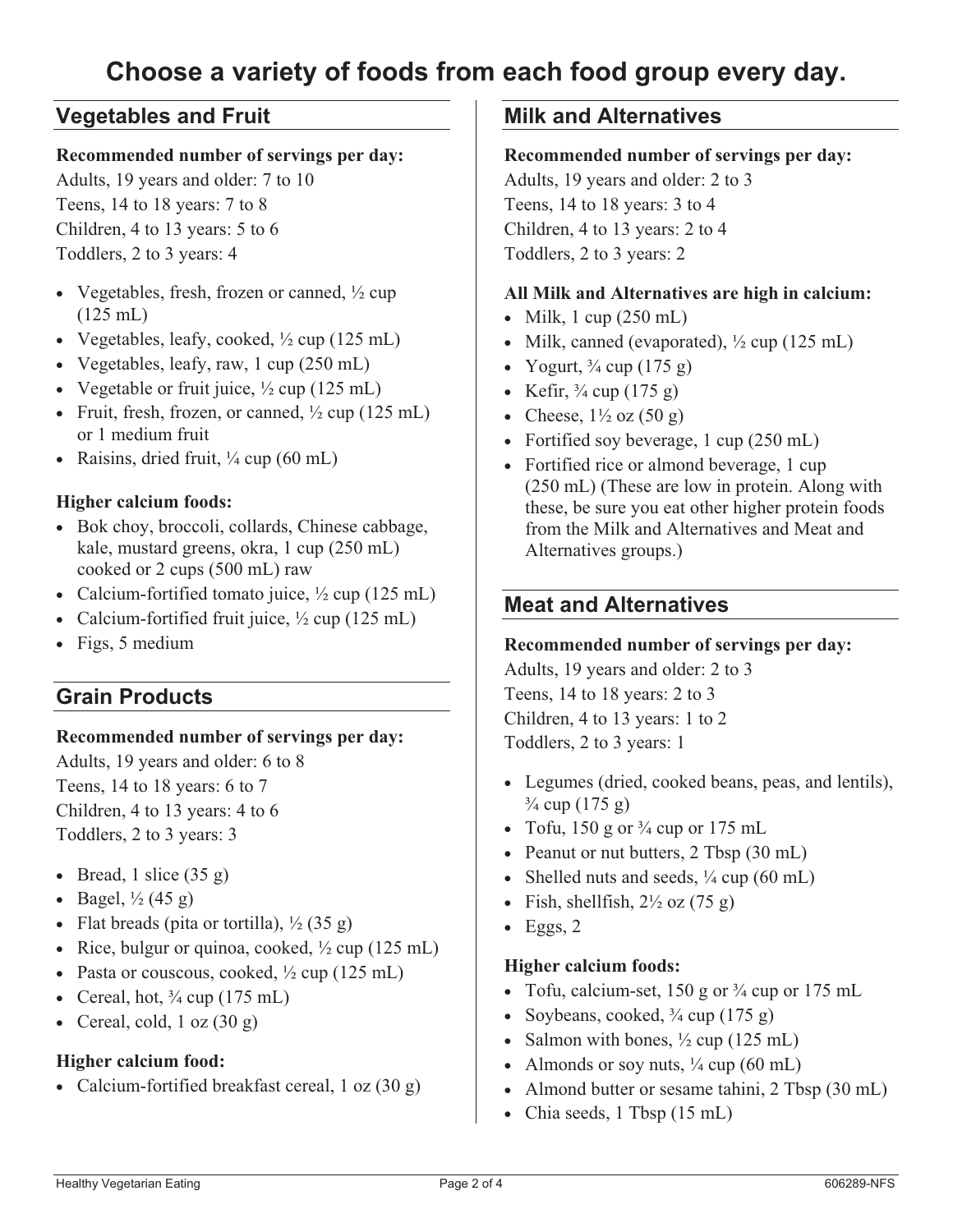## **Nutrients of concern for vegetarians**

#### **Protein**

Protein foods are needed for the growth and repair of your body tissues and to help your body fight infections. A variety of plant foods eaten over the day gives you enough protein to meet your needs. Good sources of plant protein are found in the Meat and Alternatives group**.**

If you are a vegetarian athlete you will need to eat a wide variety of protein-rich foods such as:

• nuts

- soy products
- legumes • seeds
- grains

Most athletes don't need a protein supplement to get enough protein.

#### **Calcium and vitamin D**

Calcium and vitamin D help keep your bones and teeth healthy. Vegans may have trouble eating enough calcium and vitamin D to meet their needs.

Look at the lists of higher calcium foods on page 2. Eat a variety of higher calcium foods from all 4 food groups to meet your needs.

Each day you will also need to eat foods high in vitamin D such as:

- eggs

- fortified cereals
- fortified cow's milk
- fortified yogurts
- fortified soy or rice drinks (check the label)
	- margarine

Include at least two of these sources of vitamin D every day.

All healthy people (age 1 to 70) should take a daily vitamin D supplement of 400 IU.

Adults over age 70 should take a daily vitamin D supplement of 800 to 1000 IU.

Ask your healthcare provider for more information.

#### **Iron**

Iron is needed to make red blood cells, which carry oxygen in your body. Vegetarians need about twice as much iron as non-vegetarians because the iron from plant foods is not absorbed as well as the iron from animal foods.

#### **Choose iron-rich foods every day**

Foods high in iron include:

- dark green leafy vegetables
- dried fruit (such as raisins, dates, and apricots)
- eggs
- grain products made with iron-enriched flour

- legumes (beans and lentils)

- molasses, blackstrap
- nuts and seeds
- tofu
- whole grains

#### **Certain foods can increase or decrease the amount of iron you absorb from food.**

Vegetables and fruits high in vitamin C can increase the amount of iron you absorb from food. Foods high in vitamin C include:

- broccoli
	- oranges
- cantaloupe • peppers
	- grapefruit • strawberries
- kale • tomatoes

Coffee, tea, and milk products can decrease the amount of iron you absorb from food.

#### **Tips**

-

- Eat vegetables and fruits at each meal for the vitamin C.
- Don't drink tea and coffee close to meal times.
- Don't take an iron supplement or multi-vitamin and mineral supplement with milk products.
- Cook in cast iron cookware to increase the amount of iron in foods.